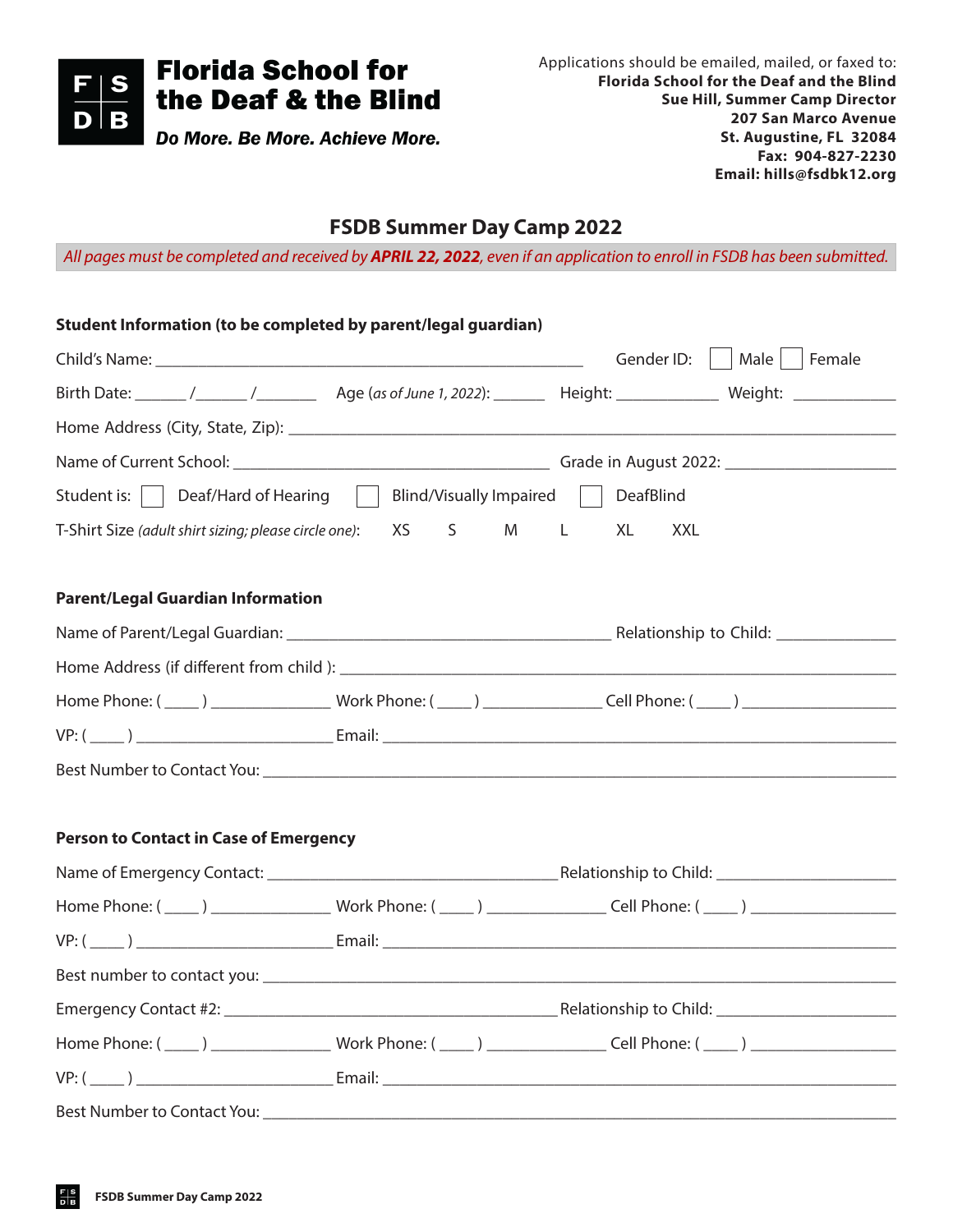### **PHYSICIAN'S FORM**

#### *This form must be signed by your child's physician, even if your child does not take any medications.*

|  | Relationship to Child: _______________________ |
|--|------------------------------------------------|
|  |                                                |
|  |                                                |
|  |                                                |

### **This section must be filled out by a physician, PA or ARNP. A school physical form may be used.**

**IMMUNIZATION HISTORY:** Include all dates of basic immunizations and most recent boosters. (A vaccination history may be attached, but must include all information.)

| <b>DPT</b>                 |                 | <b>つND</b>   | 2RD         | Tetanus Booster     |
|----------------------------|-----------------|--------------|-------------|---------------------|
| <b>ORAL POLIO</b>          | 151             | <b>つND</b>   | 2RD         | <b>Booster</b>      |
| <b>HEP B</b>               | 1 S I           | <b>つND</b>   | 2RD         | <b>Booster</b>      |
| MEASLES VACCINE/MMR (LIVE) | 1 <sub>51</sub> | <b>CND</b>   | 2RD         | PPD DATE (Optional) |
| OTHER:                     | <b>DATE</b>     | <b>OTHER</b> | <b>DATE</b> | <b>OTHER</b>        |

### **PHYSICAL EXAMINATION**

|                                           | <b>Satisfactory</b> | <b>Not Satisfactory</b> | <b>Not Examined</b> | <b>Details</b> |  |
|-------------------------------------------|---------------------|-------------------------|---------------------|----------------|--|
| <b>HEENT</b>                              |                     |                         |                     |                |  |
| <b>Mental Health</b>                      |                     |                         |                     |                |  |
| Heart                                     |                     |                         |                     |                |  |
| Lungs                                     |                     |                         |                     |                |  |
| Abdomen                                   |                     |                         |                     |                |  |
| Genitourinary                             |                     |                         |                     |                |  |
| <b>Extremities</b>                        |                     |                         |                     |                |  |
| Posture/Spine                             |                     |                         |                     |                |  |
| Metabolic                                 |                     |                         |                     |                |  |
|                                           |                     |                         |                     |                |  |
|                                           |                     |                         |                     |                |  |
|                                           |                     |                         |                     |                |  |
|                                           |                     |                         |                     |                |  |
|                                           |                     |                         |                     |                |  |
|                                           |                     |                         |                     |                |  |
| Restrictions for camp: $\Box$ None $\Box$ |                     |                         |                     |                |  |

*I HAVE EXAMINED THE PERSON HEREIN DESCRIBED AND REVIEWED THE HEALTH HISTORY. IT IS MY OPINION THAT THIS CHILD IS PHYSICALLY ABLE TO PARTICIPATE IN CAMP ACTIVITIES, EXCEPT AS NOTED ABOVE.* 

| Dr./PA/ARNP Name: __________  |
|-------------------------------|
|                               |
|                               |
| Practitioner Signature: ————— |
|                               |

| <b>Office Stamp</b> |  |
|---------------------|--|
|                     |  |
|                     |  |
|                     |  |
|                     |  |
|                     |  |
|                     |  |
|                     |  |
|                     |  |
|                     |  |
|                     |  |
|                     |  |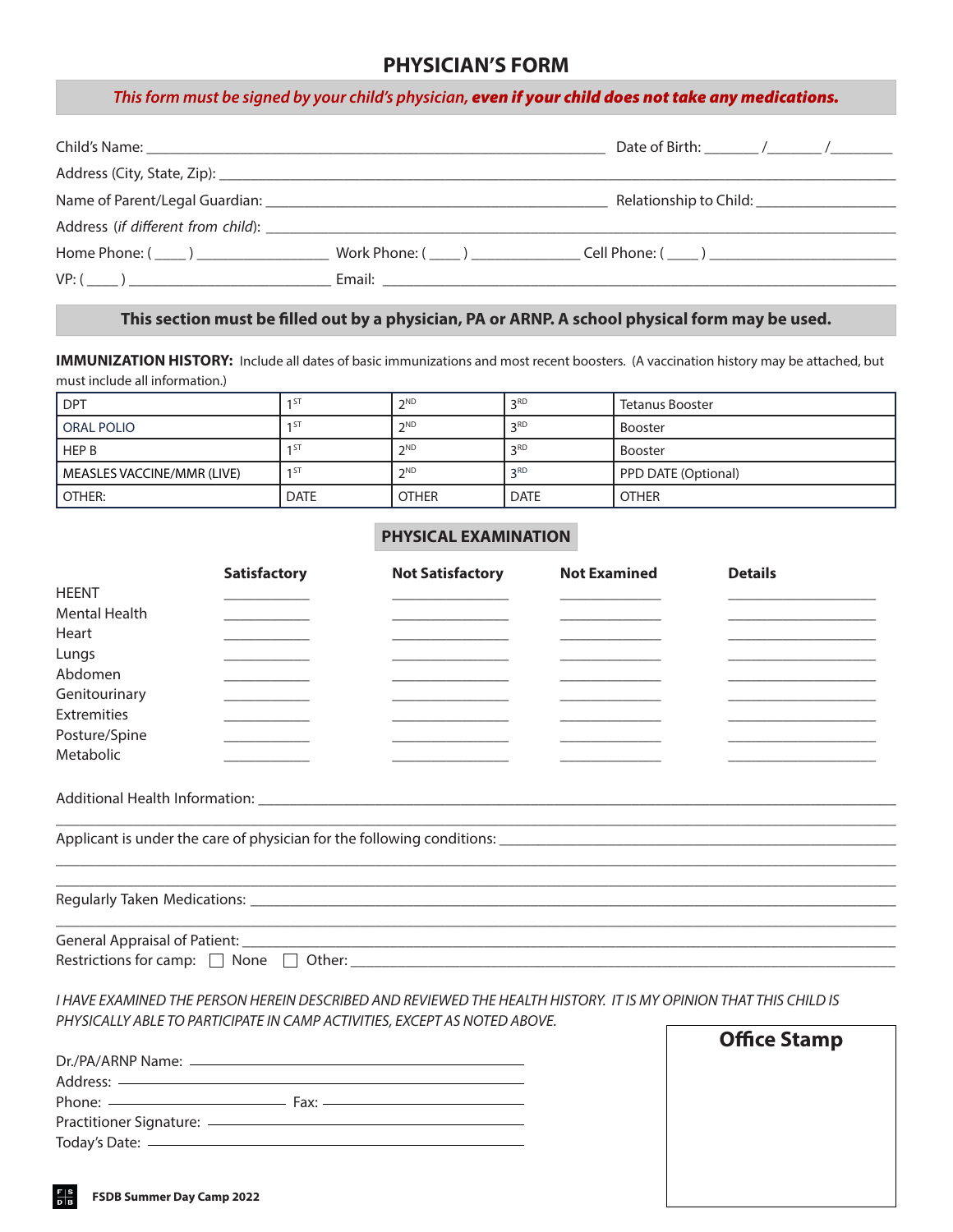## **AUTHORIZATION FOR THE ADMINISTRATION OF PRESCRIPTION MEDICATION**

### *This Form must be completed by a physician assistant or ARNP, even if the child does not take any medications. Copy form as needed to list all prescriptions.*

|                      | Relationship to Child: Nellationship                           |
|----------------------|----------------------------------------------------------------|
|                      |                                                                |
| Home Phone: $(\_\_)$ | $Work Phone: (________ )$ $— ______$ $Cell Phone: (________ )$ |
|                      |                                                                |
|                      |                                                                |
|                      |                                                                |

KNOWN ALLERGIES: \_\_\_\_\_\_\_\_\_\_\_\_\_\_\_\_\_\_\_\_\_\_\_\_\_\_\_\_\_\_\_\_\_\_\_\_\_\_\_\_\_\_\_\_\_\_\_\_\_\_\_\_\_\_\_\_\_\_\_\_\_\_\_\_\_\_\_\_\_\_\_\_\_\_\_\_\_\_\_\_\_\_\_\_\_\_\_\_\_\_

| Prescribed<br>Medication | Dose | Frequency | Route | Indication/<br>Condition | Controlled?<br>Y/N | Side Effects | Plan for Side<br>Effects |
|--------------------------|------|-----------|-------|--------------------------|--------------------|--------------|--------------------------|
|                          |      |           |       |                          |                    |              |                          |
|                          |      |           |       |                          |                    |              |                          |
|                          |      |           |       |                          |                    |              |                          |
|                          |      |           |       |                          |                    |              |                          |
|                          |      |           |       |                          |                    |              |                          |
|                          |      |           |       |                          |                    |              |                          |
|                          |      |           |       |                          |                    |              |                          |

#### **Authorization for Over-the-Counter Medications:**

Permission for the following over the counter medications to be administered to applicant if the medication is brought to camp with the appropriate labeling or permission for the following over-the-counter medications to be administered to applicant if deemed necessary by the camp medical staff. Please note that the name brand or its equivalent may be used. **Dosages will be administered according to the directions on the original container unless a physician directs otherwise.** If preferred, alternate over-the-counter medications may be sent with the child. **All medications, including vitamins or supplements, must be sent in the original containers with the dosage instructions provided and a signed order from a prescriber.**

#### **PLEASE CROSS OUT ANY MEDICATIONS LISTED BELOW THAT IS NOT TO BE ADMINISTERED.**

| <b>Condition Treated</b> | <b>Medication Used</b>                                                                                   |
|--------------------------|----------------------------------------------------------------------------------------------------------|
| Burns                    | Burn, Gel, Burn Cream                                                                                    |
| Chapped/Dry Lips         | Chapstick, Vaseline                                                                                      |
| Colds                    | Pseudoephedrine                                                                                          |
| Cough                    | Guaifenesin syrup (e.g. Robitussin), cough drops                                                         |
| Diarrhea                 | Imodium, bismuth, subsalicylate                                                                          |
| Dry Eyes                 | Moisturizing eye drops, saline solution                                                                  |
| Emergency Allergy        | Dyphenhydromene                                                                                          |
| Eye Wash                 | Saline solution, eye wash                                                                                |
| Headache                 | Acetaminophen, Ibuprofen                                                                                 |
| Heat Rash                | Medicated powder, cooling spray                                                                          |
| <b>Insect Bite</b>       | Medicaine, Afterbite, Afterbite Jr.                                                                      |
| Poison Ivy               | Caladryl, Calagel, Calamine Lotion                                                                       |
| Rash                     | Hydrocortisone cream, Benadryl cream                                                                     |
| Seasonal Allergies       | Pseudoephedrine, Benadryl                                                                                |
| Skin Break               | Bacitracin, triple antibiotic cream/ointment, povidone, antiseptic, isopropyl alcohol, hydrogen peroxide |
| Sore Throat              | Throat lozenges                                                                                          |
| Swimmer's Ear            | Swim Ear drops                                                                                           |
| Toothache                | Orasol, Oragel, Anbesol                                                                                  |
| Upset Stomach            | Bismuth subsalicylate, antacid tablets                                                                   |
| Other                    | Bug repellent, sunscreen                                                                                 |

| AUTHORIZED PRESCRIBER MUST SIGN BELOW |                   |
|---------------------------------------|-------------------|
| Prescriber Signature:                 | Date:             |
| Prescriber Address:                   |                   |
| Prescriber Phone: (                   | Prescriber Fax: ( |
|                                       |                   |

l,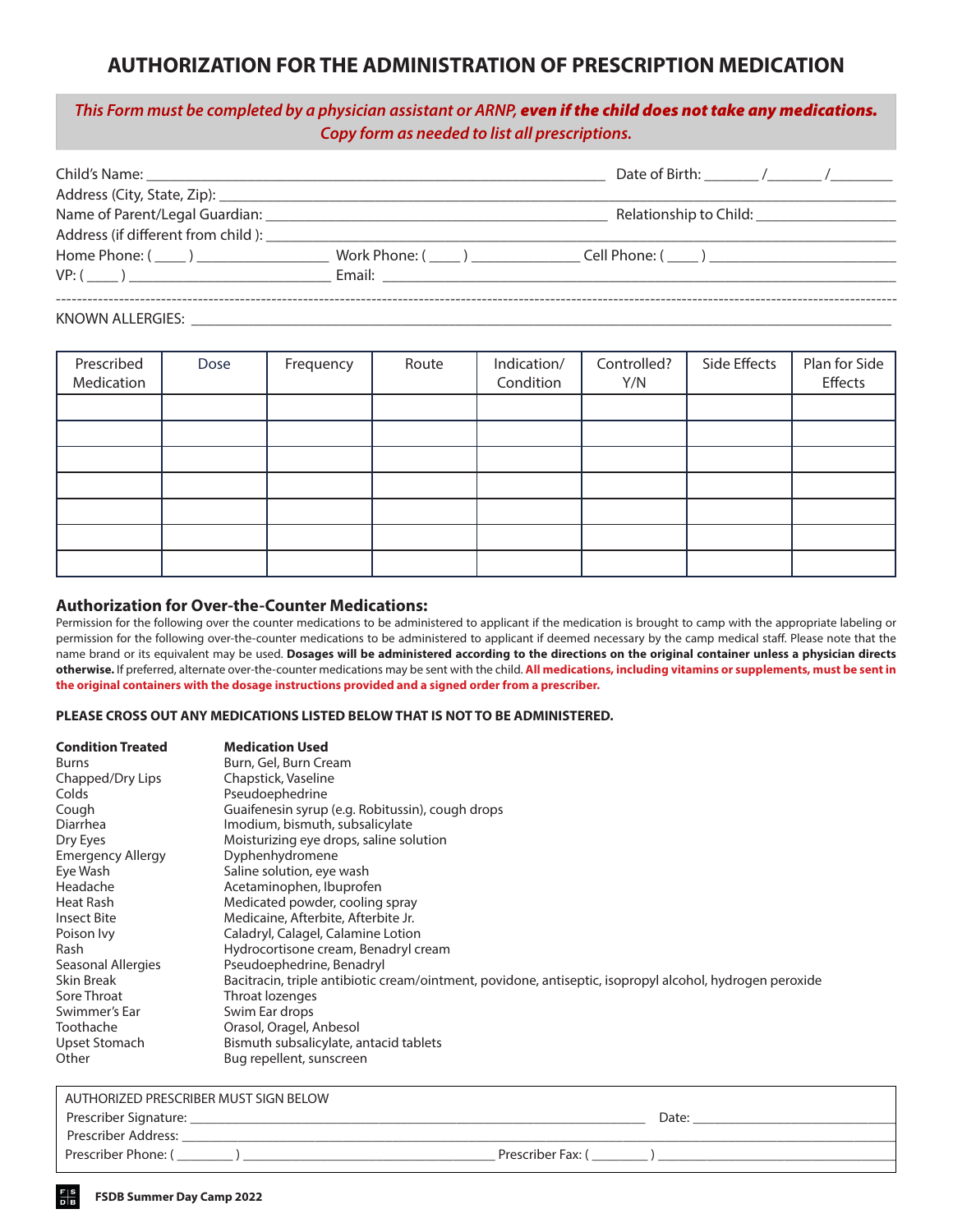## **SOCIAL HISTORY**

| Date of Birth: _______ /_______ /_________ Gender ID: □ Male □ Female                                                                                                     |
|---------------------------------------------------------------------------------------------------------------------------------------------------------------------------|
|                                                                                                                                                                           |
|                                                                                                                                                                           |
|                                                                                                                                                                           |
| Child's primary mode of communication? $\Box$ Sign $\Box$ Oral $\Box$ Gestures                                                                                            |
| PLEASE INCLUDE A COPY OF RECENT AUDIOLOGICAL REPORT.<br>If the audiological report is not included with your application, it will not be processed!                       |
|                                                                                                                                                                           |
| Does your child wear glasses? □ Yes □ No If yes, at what age did he/she start? ____________________                                                                       |
|                                                                                                                                                                           |
| PLEASE INCLUDE A COPY OF RECENT EYE REPORT.<br>If the eye report is not included with your application, it will not be processed!                                         |
| Does your child have any additional disabilities? If yes, please describe in detail:<br>,我们也不能会有什么。""我们的人,我们也不能会有什么?""我们的人,我们也不能会有什么?""我们的人,我们也不能会有什么?""我们的人,我们也不能会有什么?"" |
| Does your child need assistance in: $\Box$ Toileting $\Box$ Eating $\Box$ Dressing<br>Been away from home before? $\Box$ Yes $\Box$ No                                    |
|                                                                                                                                                                           |